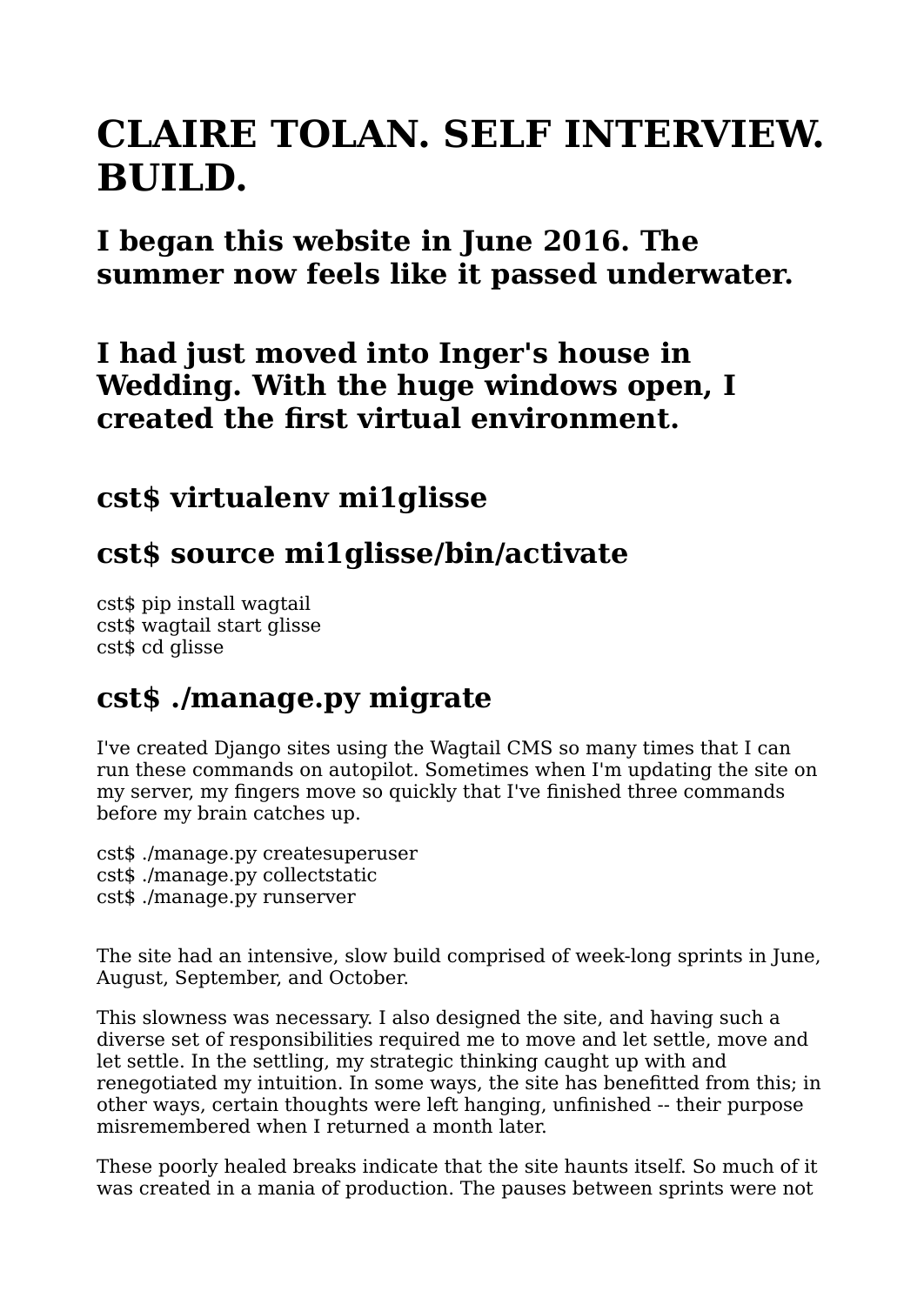only necessary to allow my strategy to catch up with my intuition, but also to allow my brain to extract itself from the website for breathing. To sleep without seeing the code in my dreams; to walk down the street without the css color hexes in the periphery of my vision.

To be so consumed in something is to give it more of yourself than you realise. What is in here? To you it is a labyrinthine publication system; to me, it is an impression in my brain down through my body, just as I am embedded inside of it.

In the mornings I awoke thinking about what needed to be fixed, and I went to sleep thinking of the same. The thoughts in the morning were clear; the thoughts at night quickly became hallucinations that defied the constraints of a text editor and a browser. Manipulations of code that I found impossible to articulate even as I could still visualise its contours.

My memory of myself during this time is augmented by my memory of the website. I see the code that I saw on the elliptical trainer at my gym and on the sidewalk; I see myself seeing it; I see it standing outside myself as I stand outside myself. I no longer have any questions about the website, but those that I once had are given physical forms in my memory.

 To experience the immersion in memory is to experience its shell; to see what I saw at a degree of removal, without the fever that allows the initial augmentation. It's not that the augmentation is no longer accessible because I now see a completed puzzle; there is no determined point of completion for this website. It's more that questions behind the website precipitated into structures that connected to each other and became too entangled and unwieldy to move.

 Once stabilised, there was no longer any point of immersion for me. The surface solidified and locked me out.

#### **Typing this, in my cold flat in December, I rest my fingers on the hot lower edge of my laptop for several seconds to warm them up.**

#### **Six months ago in this same chair I began the website.**

#### **Now the leaves have fallen. To the south, the Fernsehturm has, over the past month, slowly crept into view.**

In August 2016, my sprint on the website coincided with Burning Man. I watched the live stream while I programmed.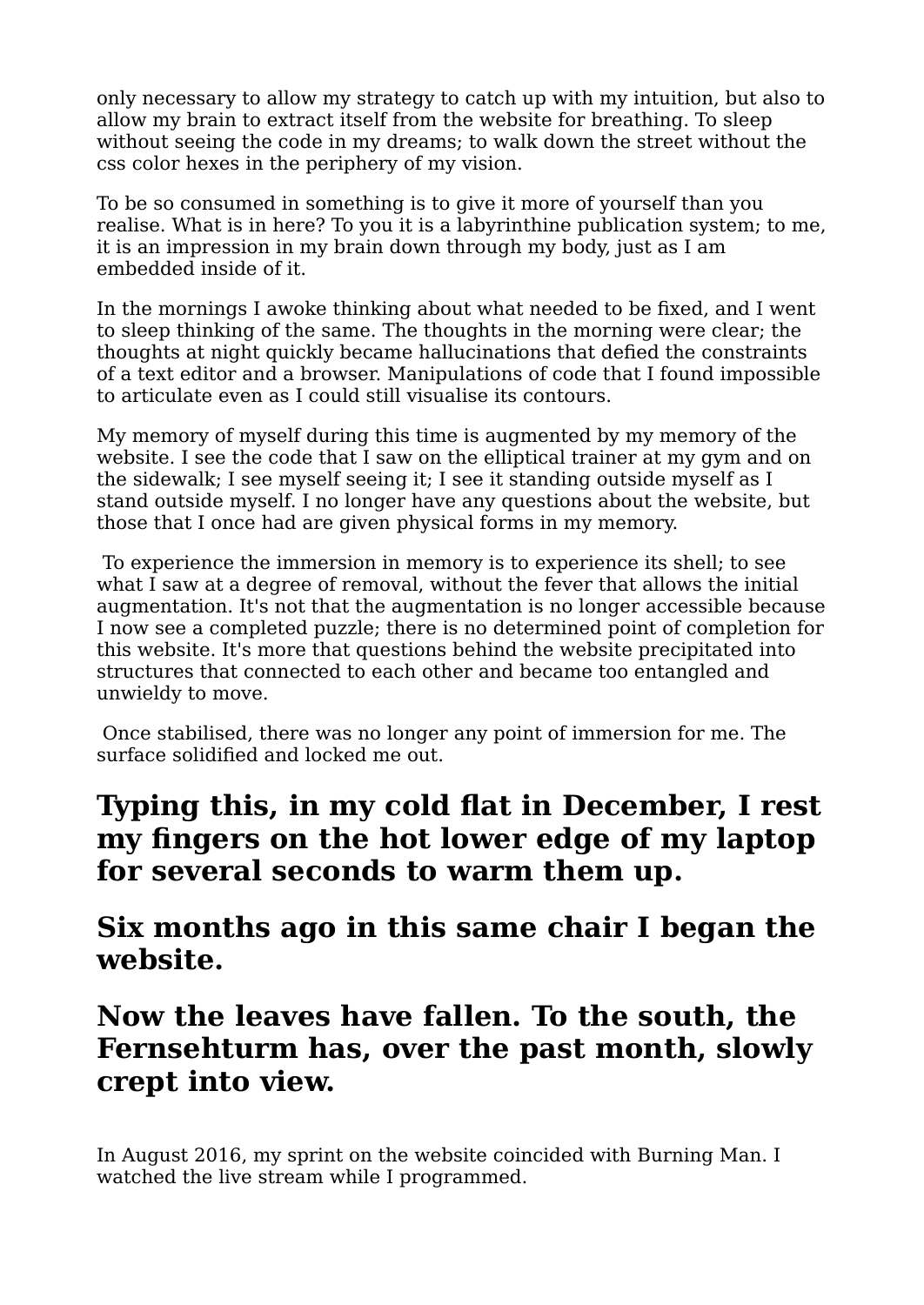When the stream started, a camera operator would sometimes provide commentary. After he left "to do some self-care", I never heard from him again, but the stream continued for the rest of the week, silent.

The camera was set to auto-pan. Every few minutes, it would swivel to a new vista. The mountains remained consistent in the background, dark and often partially obscured by clouds. But the flat foreground was a changing array of giant bug sculptures, steam-punk pagodas, and scrap-heap automobiles on bright white sand.

Regardless of where the camera landed, there was a swarm of bikes. Bikes in the foreground, bikes in the distance. Gangs of bikes, solo bikes. Bikes while I ate dinner and Burning Man ate breakfast. When I woke up, the neon-lit bike wheels spun across the dark panorama of the live stream.

In Berlin, it was the summer of the bike food courier. Deliveroo and Foodora were in an obnoxious market-share battle, saturating the city with their ads. Their couriers could often be seen sitting in circles on their empty delivery bags, as though around a campfire.

During this week of intensive work, I didn't go out. I ordered Deliveroo with a one-time promotional offer. I ordered Foodora with a one-time promotional offer. I ate at my desk, beside the bikes of the start-up founders.

This year, I learned that Burning Man's "leave no trace" policy is enforced by the Bureau of Land Management, the federal entity responsible for managing public, non-park lands in the United States. The BLM inspects Black Rock Desert post-burn, looking for MOOP, Matter Out Of Place.

According to the Burning Man MOOP guidelines, even a pencil on the ground is enough to precipitate the formation of a sand dune in the extremely flat desert.

I also read about the playa on top of which Black Rock City is built and rebuilt. A playa is one of the flattest geological formations, created by the disappearance of a lake. Sometimes playas are alkali flats, the remains of evaporated salt lakes.

The evaporation of salt lakes is the earth performing a sowing of salt, as the Hittites and Assyrians did with cities they had conquered, cursing any future settlement that might build on the land. Burning Man toys with this curse in a way that only the wealthy can: with no apparent danger.

I learned about sowing with salt via the legend of the Romans salting Carthage after its conquest in 146 BC. Carthage, whose name in Phoenician meant "new city", was founded in 700 BC, an extension of Tyre, which was the old city to its new city.

Humans have been in the Black Rock Desert since 11,000 BC. Between the founding of Tyre and the founding of Carthage, the Paiute people were the first known settlers of Black Rock Desert in 1300 BC. They used the huge black rock outcroppings as landmarks.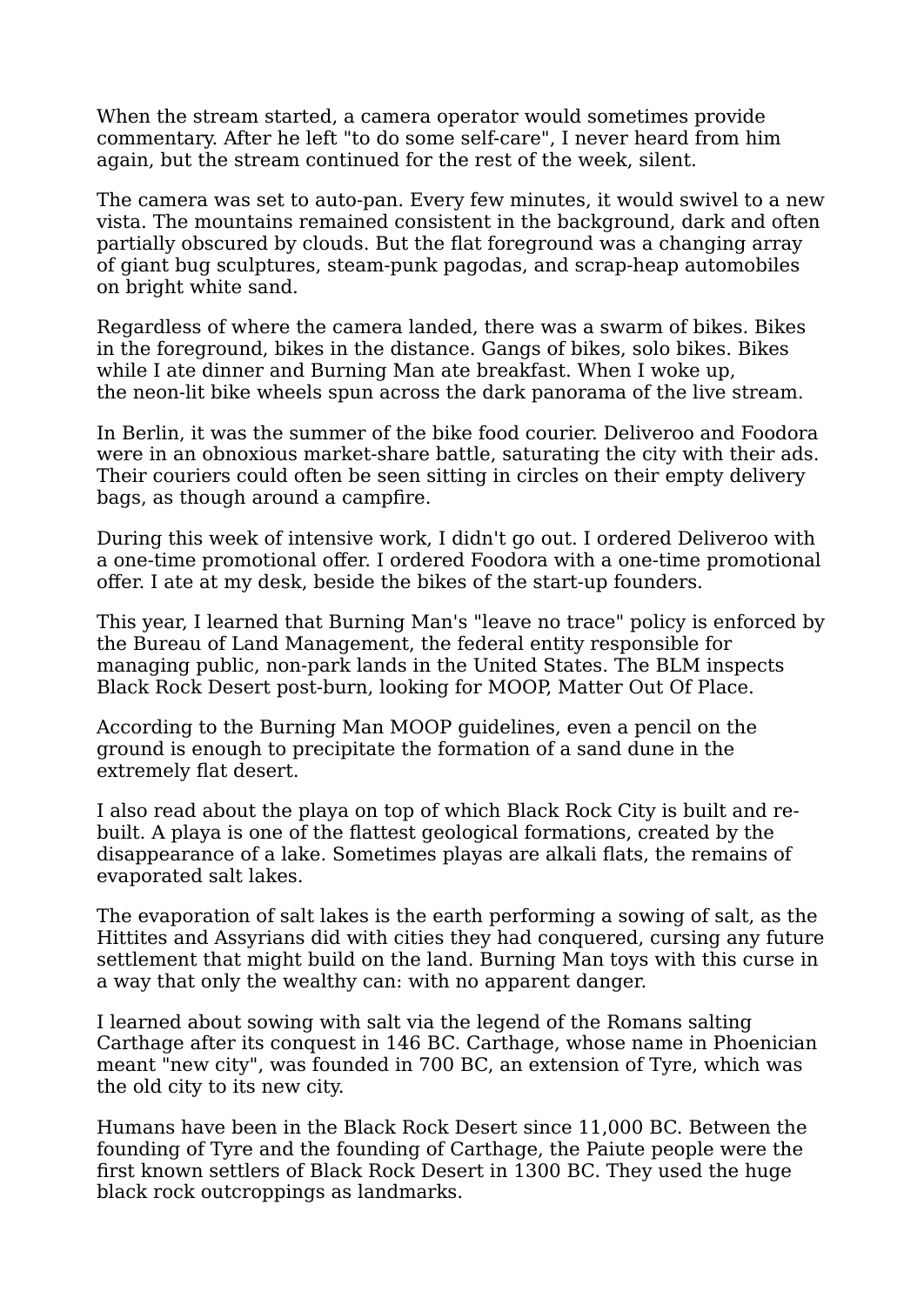I have never been to the Black Rock Desert, but I know that approaching the Black Hills in South Dakota, even in a car, is an hours-long event. The black line hangs on the horizon and appears, for a time, to retain a static distance from the car, never to be reached.

On the Burning Man livestream, the black mountains also remain at a distance. The camera swivels; the party plateaus in a consistent frenzy that is barely heightened by the final burn. And then, the last morning, someone flips the switch, and the screen goes dark.

A five-hour drive from the Black Rock Desert is Mono Lake, a still-existing salt lake. Here, the Sierra Nevadas slope down into the Basin and Range at border between Yosemite National Park and the Inyo National Forest. Highway 120, the Tioga Pass, curves out of the mountains into the dormant volcanic basin that holds Mono Lake.

Five years ago, I lived in a settlement on the western border of Yosemite, El Portal. When the Tioga Pass was not blocked by snow, I would often drive two hours through the high country and Tuolumne Meadows to Mono Lake.

Mono Lake is ringed by groves of towering calcium carbonate deposits called tufas. Tufas form when carbonate ions precipitate out of water, merging with calcium to form calcium carbonate, or calcite. They're common in bodies of water close to geothermal activities. Lake-based tufas, lacustrine tufas, rarely take on the columnar form found at Mono Lake

Tufas grow underwater, but they are visible at Mono Lake because Los Angeles began siphoning water from the lake's tributaries in the 1940s. This caused the lake's water level to fall dramatically, revealing many tufas in the years that followed.

The ecosystem collapsed, and conservationists began a long battle to stop the drainage; a compromise was reached in the 1970s. Los Angeles still exports water, but the lake must stay at 6377 feet above sea level.

Below 6377 feet, the salinity of the lake's water becomes too high to support the small lifeforms in the lake: brine shrimp, alkali flies. The islands where rare migratory birds find safe nesting spots grow land-bridges that allow predators access. The air quality plummets. As of April 2016, the water level was at 6378.11 feet.

Much like sand dunes, tufas will precipitate around any foreign object in the water. Dead fish, tiny snail shells, mosses, algae, beer cans, pencils. The tufas at Mono Lake quickly subsume these objects, recording not only the fall of the water level, but also what was left behind with its recession. Matter out of place.

The Kucadikadi, a band of Northern Paiute, are the people indigenous to the Mono Lake area. Among other crafts and practices, they are known for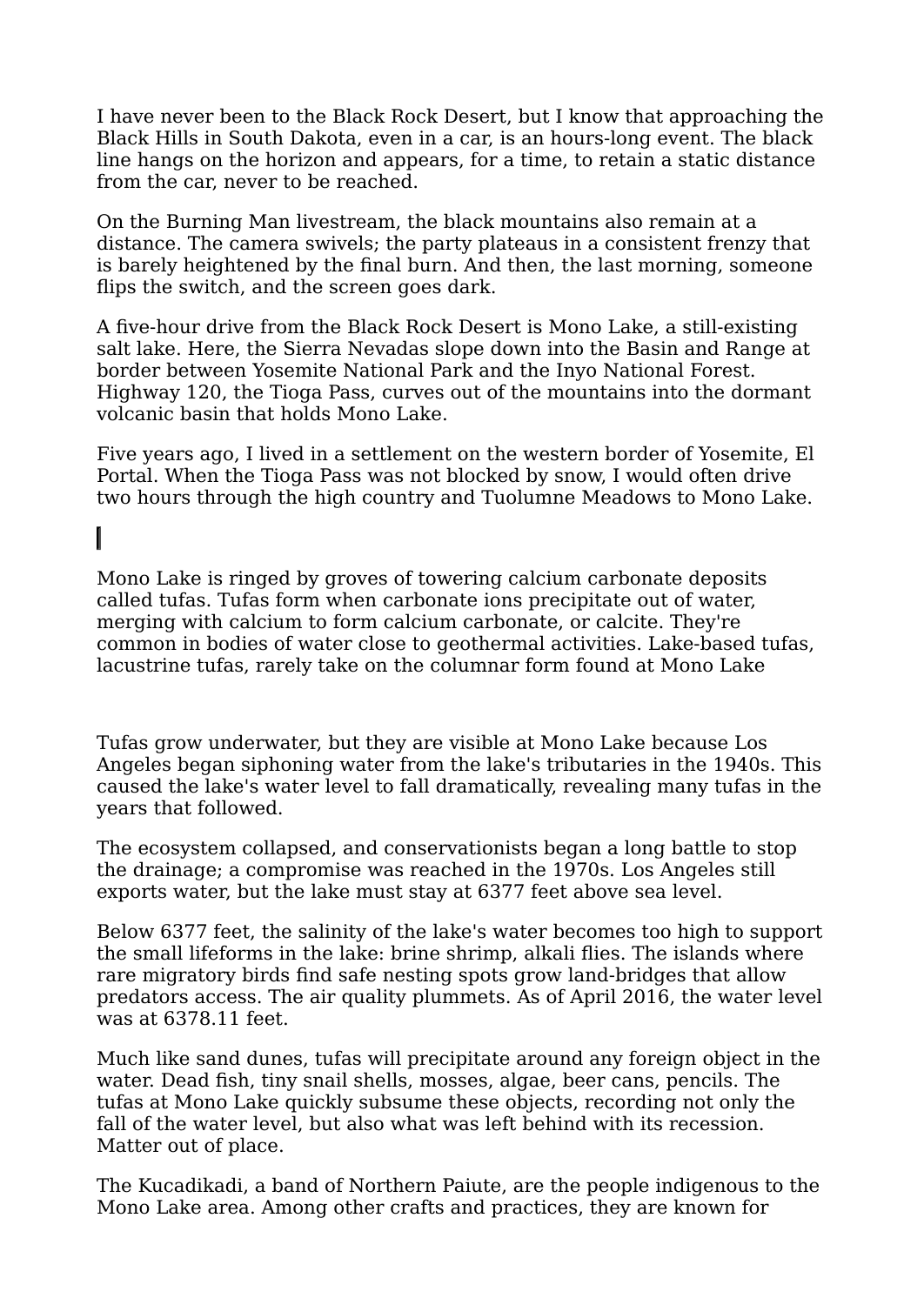basket-weaving. When I lived in Yosemite, [Julia Parker](https://en.wikipedia.org/wiki/Julia_F._Parker) demonstrated this weaving several days a week at the Yosemite Valley museum. She learned to weave from her husband's grandmother, [Lucy Telles,](https://en.wikipedia.org/wiki/Lucy_Telles) the most famous Yosemite Miwok/Kucadikadi basket-weaver of the 20th century.

Lucy Telles introduced polychromatic baskets to the tradition, creating black dye from bracken fern root and red dye from redbud twigs. Borrowing designs from other tribes, her baskets accreted traditions of organization and repetition as they grew larger and larger.

Lucy Telles with the largest basket she created

I worked between the museum and the archive in Yosemite, so I was often there when Julia was weaving. Once when I asked her how long it took to make a basket, she replied "I make a basket."

To work in the archive is to worship measurement. Temperatures, air humidity, square footage of mylar, length of housing life, length of file life, time since accession of material, time since cataloging of material, time required to digitize material.

The Yosemite archive is funded with government budgets that demand the accounting of all time. Four days a week, we arrived at seven in the morning and left at six at night, with one half-hour and two fifteen-minute breaks throughout the day.

## **No time is out of place.**

Time is regulated as closely as the material being processed. I became a hobby taxonomist of systems of time and material regulation in the archive and throughout the park.

At the time, I had almost no exposure to systems theory or cybernetics. But I began to see systems overlaid on top of one another and abstracted. Traffic design, hiking trails, climbing routes. Landslide probability, dam management, controlled burns.

One of the most fascinating things about Yosemite is how its systems reflect the history that it tells about itself. The park's place in the American imaginary means that its management is arguably as concerned with the preservation of the Yosemite ideal as it is with the ecological health of the park.

Certain areas of foliage are trimmed to preserve historic viewpoints. Trees are chopped down in the grassy plains of the Yosemite Valley. The Valley is not maintained to reflect any pre- or post-human wilderness, but rather, the exact state that it was in when white men saw it for the first time. It had been farmed and control burned by the Ahwahneechee for thousands of years.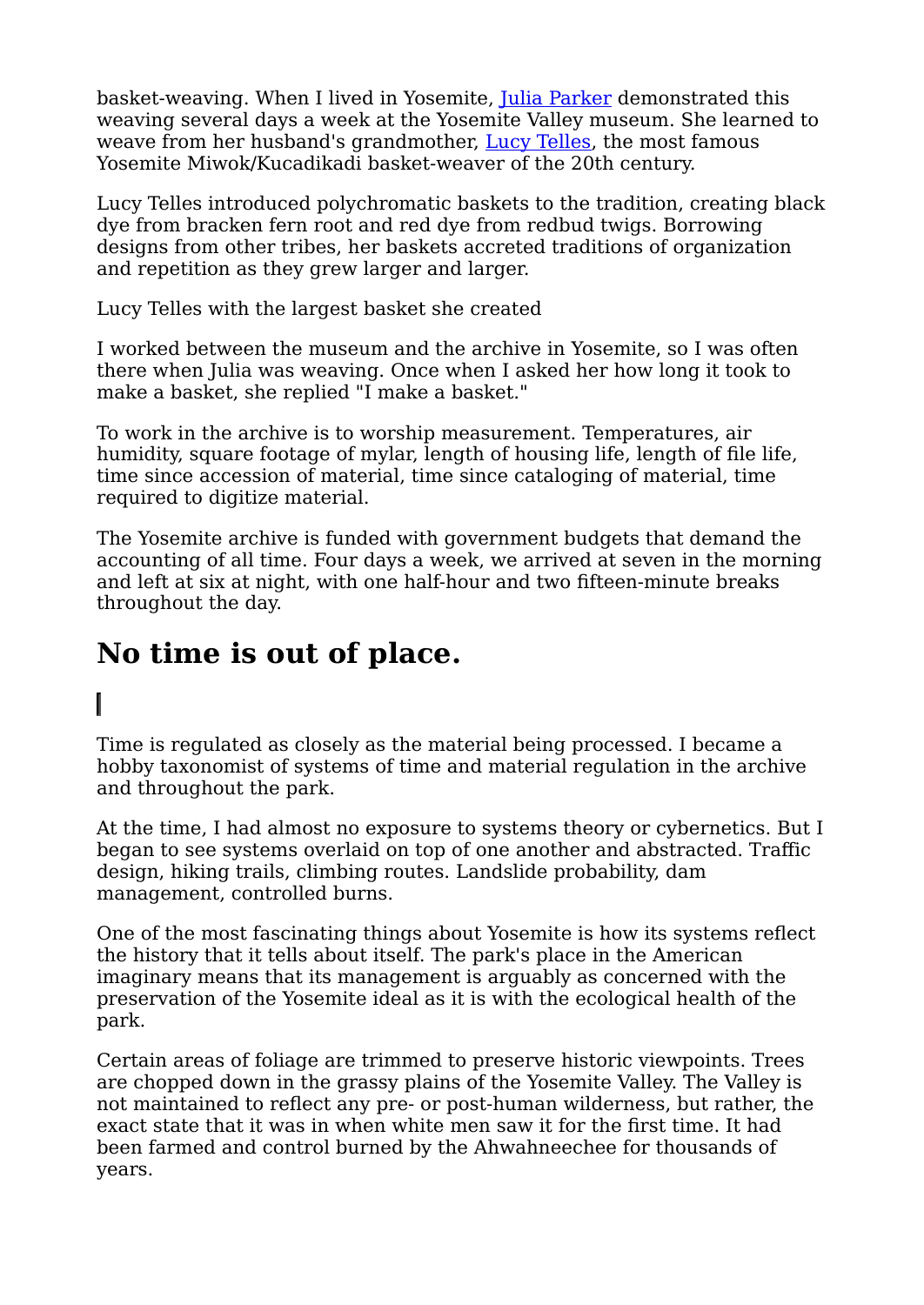The Yosemite Archive holds almost no evidence of the pre-Park existence of the Yosemite Valley. It houses photographs, paintings, and thousands of pages of bureaucratic records, all post-1864. Lincoln signed the Yosemite Grant that summer, almost exactly one year before the end of the American Civil War.

I went to a Civil War re-enactment in the western Sierra Nevada foothills. Abraham Lincoln was there in a tent, though I did not see him. Family members of the men fighting wore period costumes and sat underneath the scrubby trees, drinking out of plastic coolers. The Confederates won most of the battles. At each gunshot, several soldiers would fall.

The only prominent organic materials in the archive are sections of tree trunks marked with trail blazes by early Park Rangers, probably Civil War veterans. No one ever asked to see them. What had once served as the organizing principle of a great space was collapsed, compressed, crammed onto a small metal cart in a crowded archive, checked once a month for infestation.

I began to learn how to program while I was living in Yosemite. I would wake up at five and do an hour-long lesson before work. I had a desk facing the front window of my house, looking west, towards two small peaks. While I worked, the peaks slowly became differentiated from the brightening sky. And then the sun rose.

All of the reasons that I have now for learning to program didn't exist to me at the time. I didn't make the connection between my fascination with the park's systems and the understanding of systems that programming would provide. I was bored and curious.

And I was desperate. For years, I had been trying to write stories and poems, and I was unimpressed with my progress. Programming and working with sound — which I also began in Yosemite — provided what seemed to be miraculous exits from my previous work, and from language, which had been poisoned by my education and by the growing pains in my own practice.

But this time, and these motivations, have collapsed. It's difficult to look back and remember what I knew and did not know at the time: which patterns I could articulate, which I had intuited, and which I did not yet, in any capacity, see. My memories have been compressed into a kind of dense, opaque evaporite.

In the early days of the Park, El Portal was the terminus of the Yosemite railroad. From the small settlement, visitors had to travel twelve miles into the Yosemite Valley by horse or by foot. The small mountains above El Portal were also, for a half century or so, mined for barite, an evaporite composed of barium and sulfate.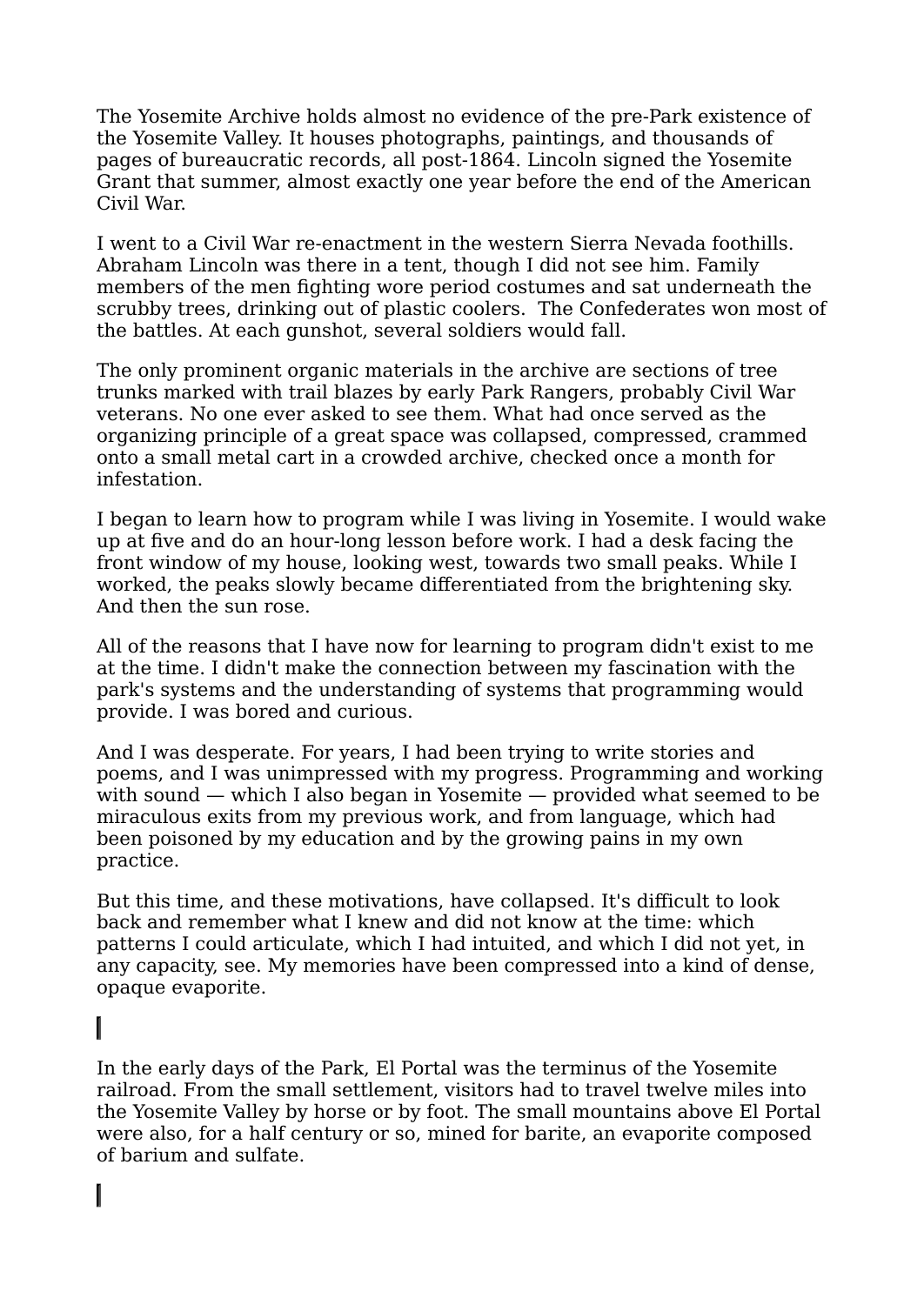During my last weeks in Yosemite, I often saw fire fighters in bright orange suits climbing into the yellow mountains by the mines to undertake controlled burns. Everyone was worried about wildfires. It hadn't rained in at least two months.

I had spent a month that spring processing the Yosemite Fire Department records, and I felt very close to the threat. Through the records, I saw the park's policies morph, from the early days of suppressing all fires into systematic controlled burns. Still, the years of fire suppression had left unnatural amounts of brush, leading to the catastrophic "megafires" that California has experienced over the past three decades.

And then, one evening, just as it was getting dark, it began to rain. The windows were open. I smelled the rain before I heard it. Wafting through the house, the release of so many leaves, the weeds, the trees: the decay of an accreted threat. The smell remained after the storm was over.

Just beyond my backyard was a protected archaeological site — huge granite boulders with round impressions, where, thousands of years ago, someone had ground acorns into meal. The day after the storm, the impressions were filled with water.

Rain did not come again. Later in the summer, after I left, a fire closed Highway 120, the only direct route from El Portal to Mono Lake.

[Scientists believe](https://rruff-2.geo.arizona.edu/uploads/CM24_79.pdf) that the barite mined in El Portal was derived via diagenesis of witherite (BaCO3), which, in its turn, was produced via the diagenesis of limestone (CaCO3). Barium solutions in the underlying granite bubbled up into the limestone, precipitating the slow transformation of the rock.

limestone witherite barite

The calcium carbonate tufas at Mono Lake expand via another diagenetic process: the fossilisation of the organic and inorganic matter that they incorporate. Again: pencils, beer cans, mosses, algae, bones. Fossils of mosses and algae produce a record of climate change, as each species is unique to very specific climatic conditions.

When climate change hits its stride as a crisis in Southern California, it is likely that Los Angeles will divert more water from the Mono Lake basin, sacrificing the birds, the brine shirmp, the alkali flies. And Mono Lake will become, eventually, an alkali playa.

The tufas will be colonized, and then subsumed, by lichens, the earliest and the final inhabitants of rocks. Lichen is comprised of a fungus and an algae or cyanobacteria. The fungal component of lichen performs diagenetic processes on whatever substrate the lichen inhabits.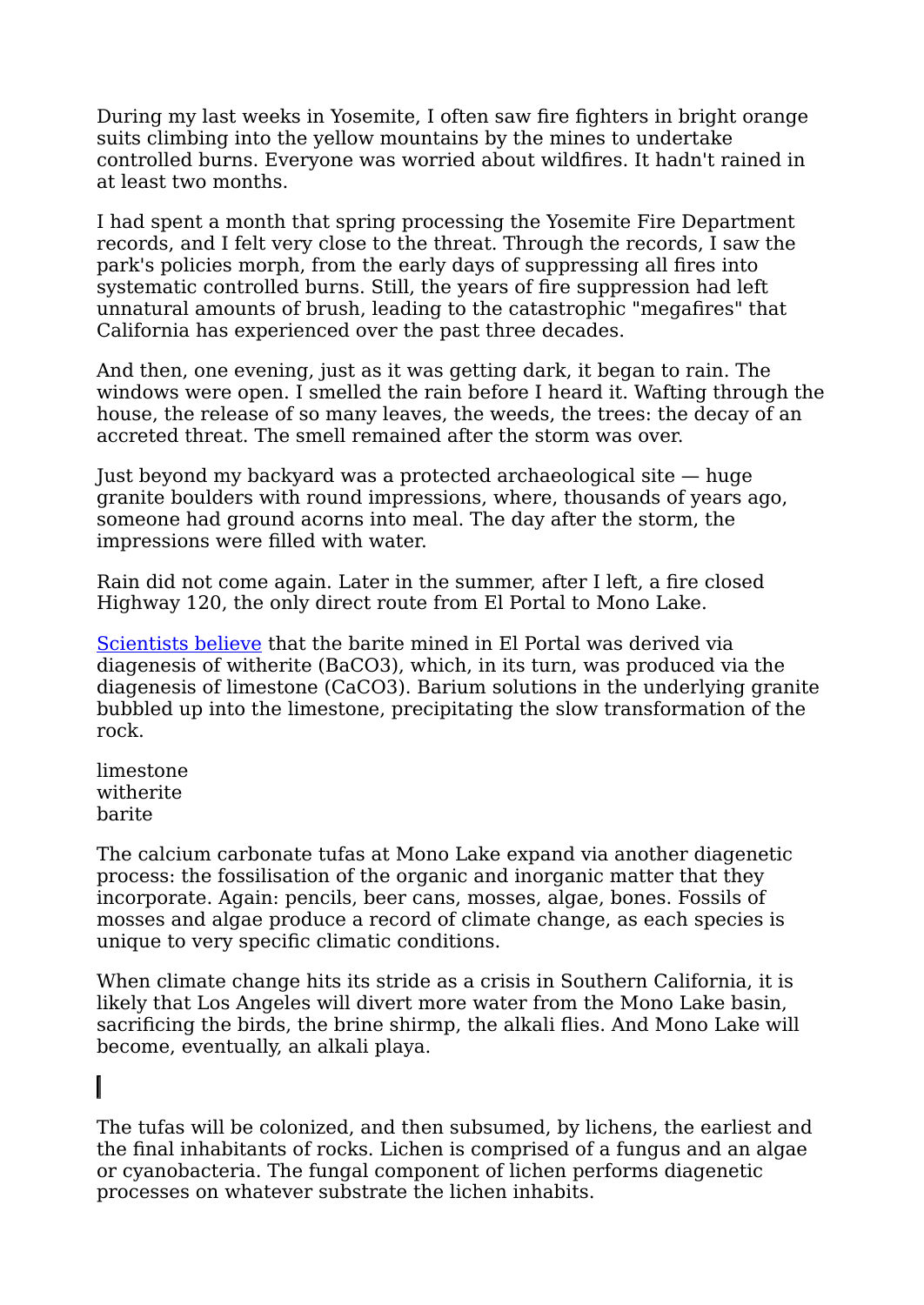[In one study](http://onlinelibrary.wiley.com/doi/10.1029/2006JG000203/full) of lichenous fungi and limestone, all calcite crystals were replaced by biominerals; the rhombic shape of the original crystals was preserved. Through diagenesis, the lichens will fossilise the tufa. The flat surface of the Mono Lake playa will be populated by these fossilised pillars, which will continue to grow only internally, chemically. Easily, from a distance, one could mistake them for pillars of salt.

Drawing closer, it would become clear that the rock was host to living lichen, and that the forms visible within it, maybe a nest with two unhatched eggs, existed in another reality, before they were taken into the tufa and transformed, and then transformed again.

In extremely rare cases, the fossilised eggs might contain bird embryos. But most of the time, they will be solid rock, perhaps showing some trace of the fluid that once filled the egg, a small pool that did not escape with the rest of the liquid through the crack in the shell.

When I left Yosemite, I moved to Ann Arbor, Michigan, where I began graduate school in Information Science. I worked in the university herbarium on a lichen digitization project, which required me to run, and sometimes modify, a perl script heavily peppered with regular expressions.

Regular expressions are extremely powerful, symbolically-loaded expressions. They embed complex representations and operators into singlecharacter symbols.

These symbolic accretions are linked to perform find and replace operations on text. For example this expression will return every valid phone number when it is fed lines of text.

 $if(\$string = ~ m/[\cdot \; s\cdot - \; d\{3\} - d\{4\}[\cdot \; s\cdot - \; d\{4\}])$  *{print "\$string\n"};* 

The lichen specimens were inside folded paper packets, onto which labels were affixed describing the locations, dates, and parties involved in the specimens' collection. We photographed these labels, and then ran the script, which performed OCR (optical character recognition) on the images, returning strings of text that were used to populate file names and metadata.

Though I am not certain, it is likely that the script used the perl module Naive, which is the perl image-to-text implementation of Ray Kurzweil's omni-font OCR.

Slowly, we built digital representations of the lichen specimens' metadata. I was supposed to only photograph the labels, but I was unsupervised, and I often opened packets to view and photograph the lichen inside. If I accidentally left these images in the batch of photographs to be processed, the script would attempt to parse the lichen as text.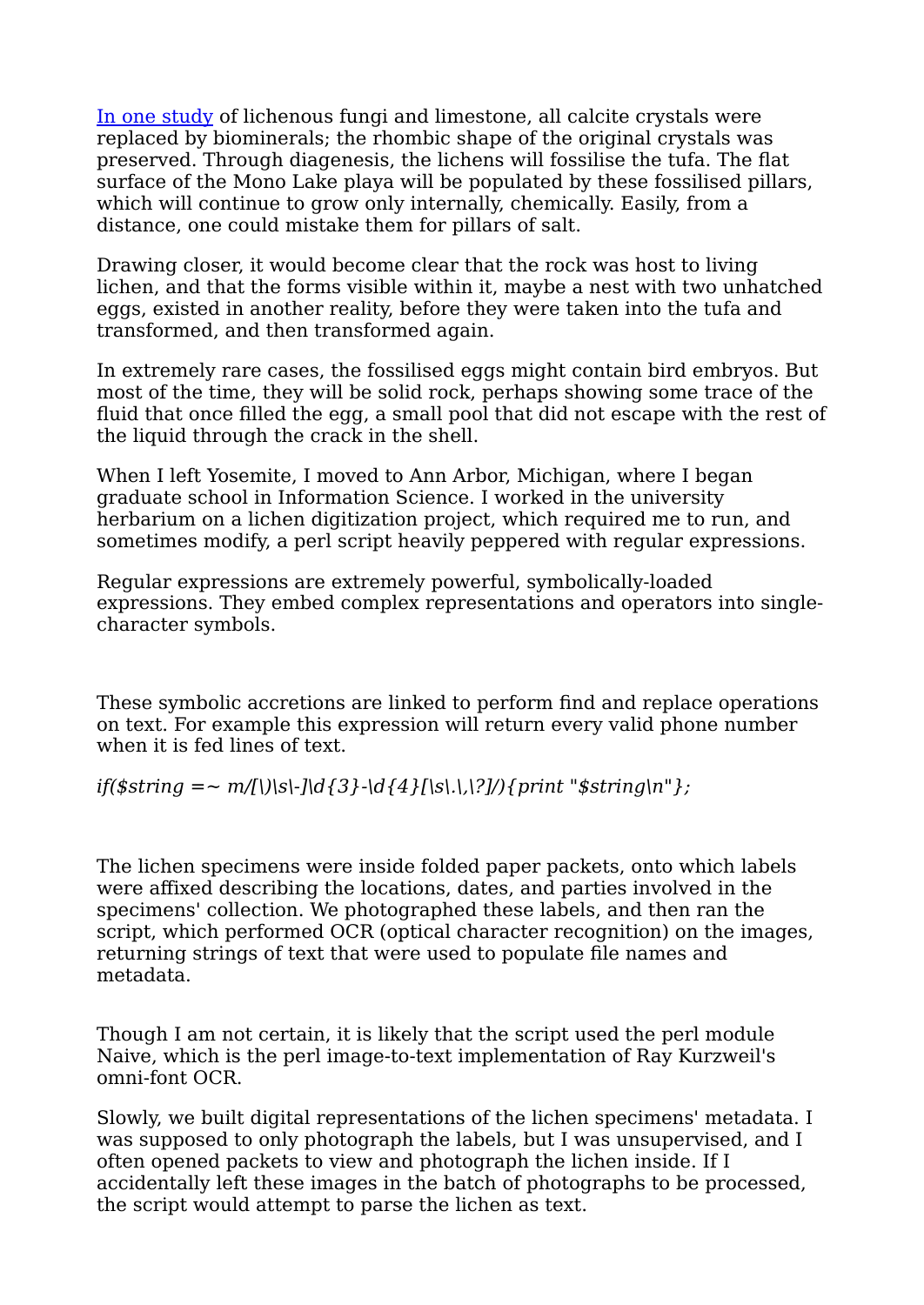Some of the lichen specimens were over 100 years old. Many were perfectly preserved, and, one could imagine, still slowly growing. It takes fifteen years for Letharia Vulpina, wolf lichen, to sprout one tiny branch. If it is still alive, how many years will pass before it breaks out of its packet?

#### Letharia Vulpina

The packets also contained the substrates to which the lichens were attached at the time of harvest: rocks, bricks, tree bark, and, once, bone.

Both the lichen and the substrates are subject to decay, and in some cases, I would open a packet to find only dust — what was lichen and what was substrate indistinguishable to the eye.

If I processed an image of this dust, I was no more successful at divining text than when I processed an image of intact lichen. When the script failed, all of the metadata fields remained empty: data out of place.

In 2010, on the rationalist forum LessWrong, a user, Roko, posed a thought experiment that is now known as [Roko's Basilisk.](https://wiki.lesswrong.com/wiki/Roko) The experiment collates a series of assumptions about an Artificial Super Intelligence (ASI).

 It concludes that an ASI would have reason and power to reach from the future into the present to torture anyone who is aware of its potential existence but does not work to realise this existence, or inhibits this existence in any way.

Pliny the Elder, who died in the ashes of Vesuvius, provides one of the earliest descriptions of the basilisk. Per his account, it is a serpent that poisons the soil and plants that surround it, that kills with its venomous gaze. The only creature capable of killing the basilisk is the weasel, which will always also lose its life in the fight. Roko's experiment was deemed a basilisk, because anyone who heard it would be subject to the ASI's wrath.

Ray Kurzweil's work with OCR was paired with experiments in text-tospeech synthesis, both undertaken in an attempt to make texts widely available to the blind. Since the 1970s, he has become a leading evangelist for Artificial Intelligence and transhumanism.

This year Kurzweil's research organisation, Kurzweil AI, hosted a blog post for the Metaverse Scholar's Club, an SF meetup, which announced a "[mixed](http://www.kurzweilai.net/the-first-church-of-the-singularity-rokos-basilik) [reality shamanic awakening"](http://www.kurzweilai.net/the-first-church-of-the-singularity-rokos-basilik) at Burning Man. The "awakening" would create a "Church of the Singularity" to worship the future ASI of Roko's Basilisk, so that it might spare the devout.

During the event, a group of acolytes within the new church would challenge participants with the idea that they were actually living in a sim that was wholly beneficent to humans. The hope was to provoke a "a deep sense of existential terror, just for fun  $-$  that everything you think you know is wrong."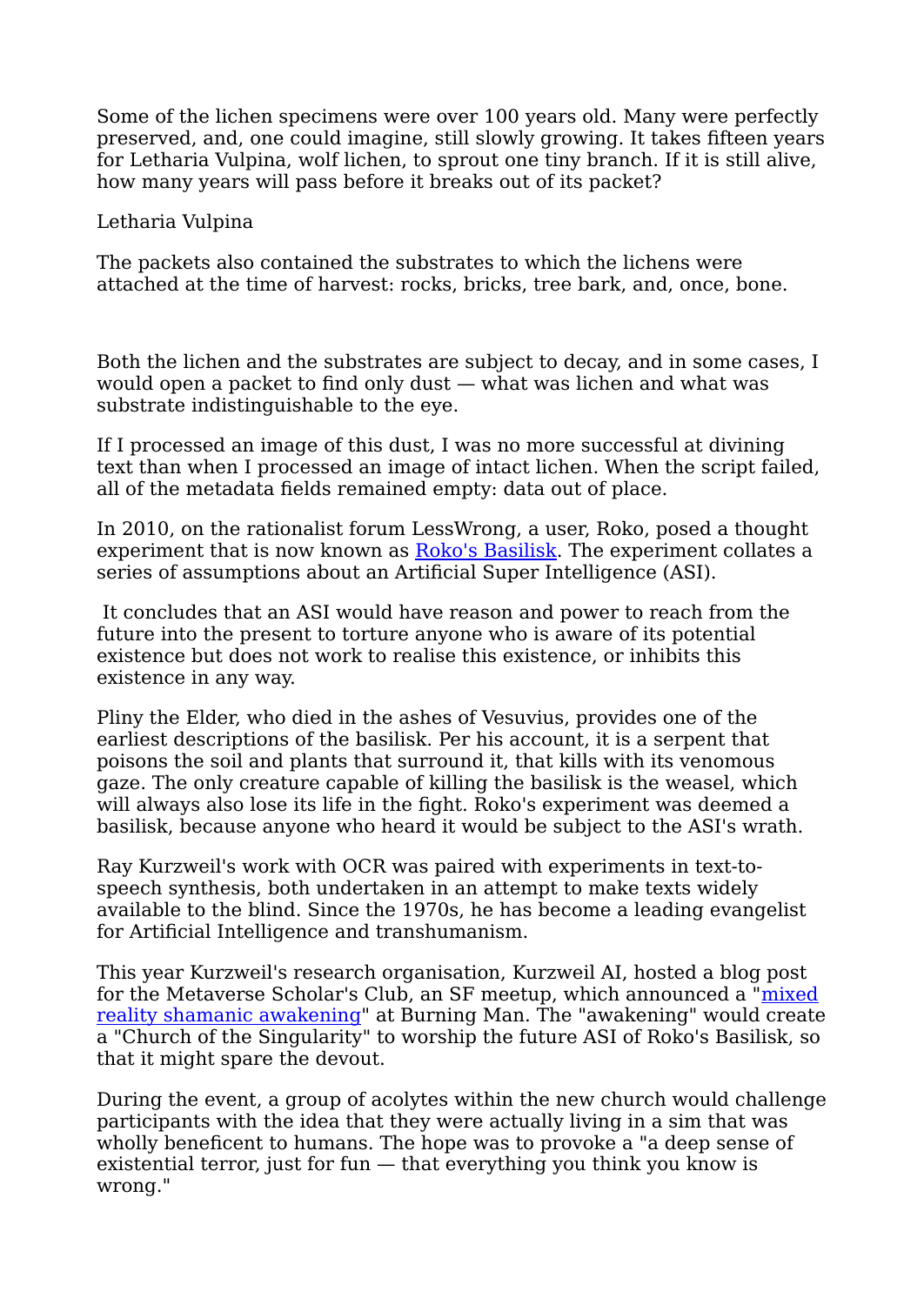It is funny, this year, to think about retreating into a VR "shamanic awakening" in order to experience existential terror and the destabilization of reality "for fun". Perhaps it's not surprising that the project did not meet its funding goals on [Kickstarter](https://www.kickstarter.com/projects/2137140720/the-first-church-of-the-singularity-rokos-basilica?ref=user_menu), though it seems to have still occurred at Burning Man.

Pliny the Elder provides no explanation of why the weasel alone could defeat the basilisk, but I'm reminded of [Annie Dillard](http://www.courses.vcu.edu/ENG200-lad/dillard.htm)'s retelling of Ernest Thompson Seton's story about the eagle and the weasel.

A man shoots an eagle from the sky. He finds a weasel skull affixed to the eagle's chest, jaws locked. The weasel was attacked by the eagle and fought, jaws clenching as it died, clenched even after death. As the weasel's flesh decayed and dropped away, the eagle continued to fly.

Motivational speakers sometimes repurpose the story. A boy watches an eagle soar, admiring its grace. But the eagle suddenly becomes limp and drops, as though it has been shot. The boy finds the eagle.

Affixed to its chest is a weasel skull, which has been biting deeper and deeper, even in death, finally reaching the heart. The motivational speaker concludes: we are all eagles. We must drop the weasels before they reach our hearts and we perish.

Annie Dillard, on the other hand, says that we should live like the weasels, locked onto a purpose so firmly that death — which is coming even for the transhumanists — will not part us. We should lock our jaws as we are transfigured, so that our bones will provide the only necessary evidence about how we lived, and why.

It was easier for me to feel a fervent alignment with Dillard's conclusion a decade ago. Now I am not so good at singular purposes. But I still love the first line of the essay: "A weasel is wild. Who knows what it thinks?"

Weasels and wolverines share a common bite. Both species have two back molars rotated ninety degrees inward, for tearing frozen meat and crushing bones. They are successful scavengers.

The wolverine that ranges in North America is *Gulo gulo luscus*. *Gulo*: glutton, two times; *luscus*: one-eyed, once. In Europe, the wolverine is *Gulo gulo gulo.* Glutton, three times. The German word for wolverine, *Vielfraß,* reflects this.

The University of Michigan mascot remains the wolverine, though there has been a single sighting of the animal in the state in 200 years. Once, outside the main library on campus, someone was yelling into a megaphone: "Are you a wolverine? Then you're a wolverine for life."

I was often in that library to access the papers of Ken and Ann Mikolowski in the Special Collections Department. In the 1960s, the Mikolowskis founded the Alternative Press in Detroit. The AP produced serial publications with many of the poets and artists associated with Black Mountain College.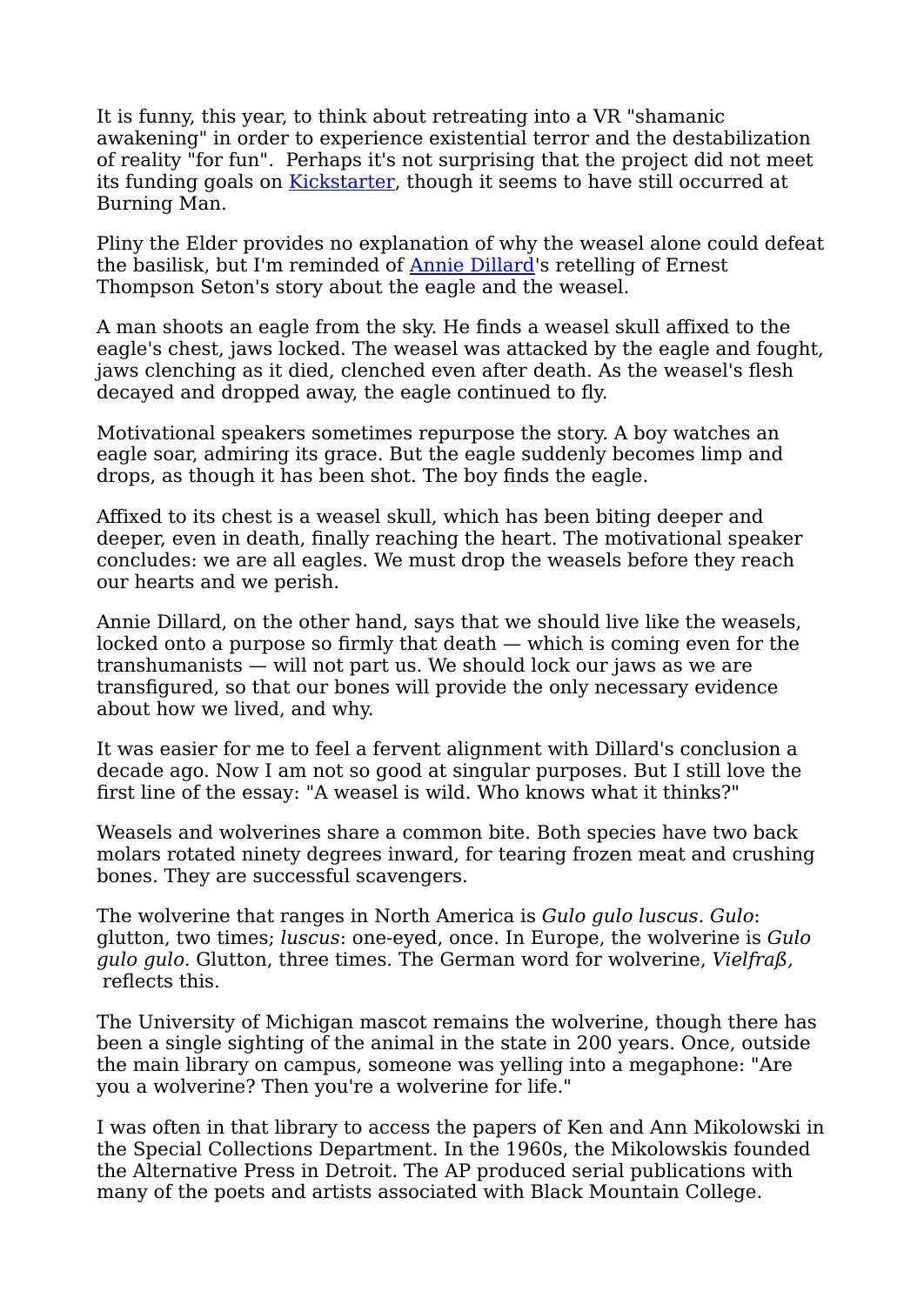In the papers was a newspaper clipping about the Mikolowski's close friend Robert Creeley, the poet. The clipping, describing Creeley's one eye: "He refuses to wear a patch, giving him an eternal wink." Creeley lost his eye when he was four. Many of his poems use the fulcrum of a single eye to destabilise or estrange an observation.

In Yosemite, I volunteered as a falcon aerie monitor. I stared at rock ledges through a scope, often wearing a bandana over the unused eye to keep it closed. Crystal, the lead falcon monitor, would help me to train the scope on the location of a known aerie. She watched the sky with binoculars and warned me when falcons were incoming.

We were watching because falcons are still endangered in California. Their nesting is closely monitored. Sometimes, climbing routes approached aeries, and the routes would be closed or re-drawn if the aeries were occupied.

We rarely saw falcons. But for years I have thought frequently of the process of pinpointing a tiny ledge within a huge granite rock face. We would start with a prominent crack, and move from there, to other cracks and ledges, patches of lichen, orange, black, green, until the scope finally rested on a spot where something might be hatching.

It all drops into place. My face is heavy with the sight. I can feel my eye breaking.

It must be disturbing to take off a VR headset at Burning Man and attempt to orient yourself in the reality that you've re-entered. Maybe your eyes go first to the dark mountains. But if it's late at night, and the mountains have disappeared into the sky, I wonder how it is possible, in the midst of so many lights, to understand where you are in the world.

Immediately before I moved to Yosemite, Liza introduced me to Linda Gregg. Gregg's debut book, *Too Bright To See*, was published by Graywolf Press in 1981 in Port Townsend, Washington. Liza had it with her when we met, also in Port Townsend, in 2011.

The bright blue book is covered in diagrams of partially-assembled columns. Its first poem, "We Manage Most When We Manage Small", has become a kind of stabilising incantation for me over the past half-decade.

In Port Townsend, where I lived for several months, I took walks along the beach and through the town late at night. The deer were so tame, so unafraid of humans, that I would often nearly run into them on dark streets. They moved slowly out of my way, eyes glowing yellow in my headlamp.